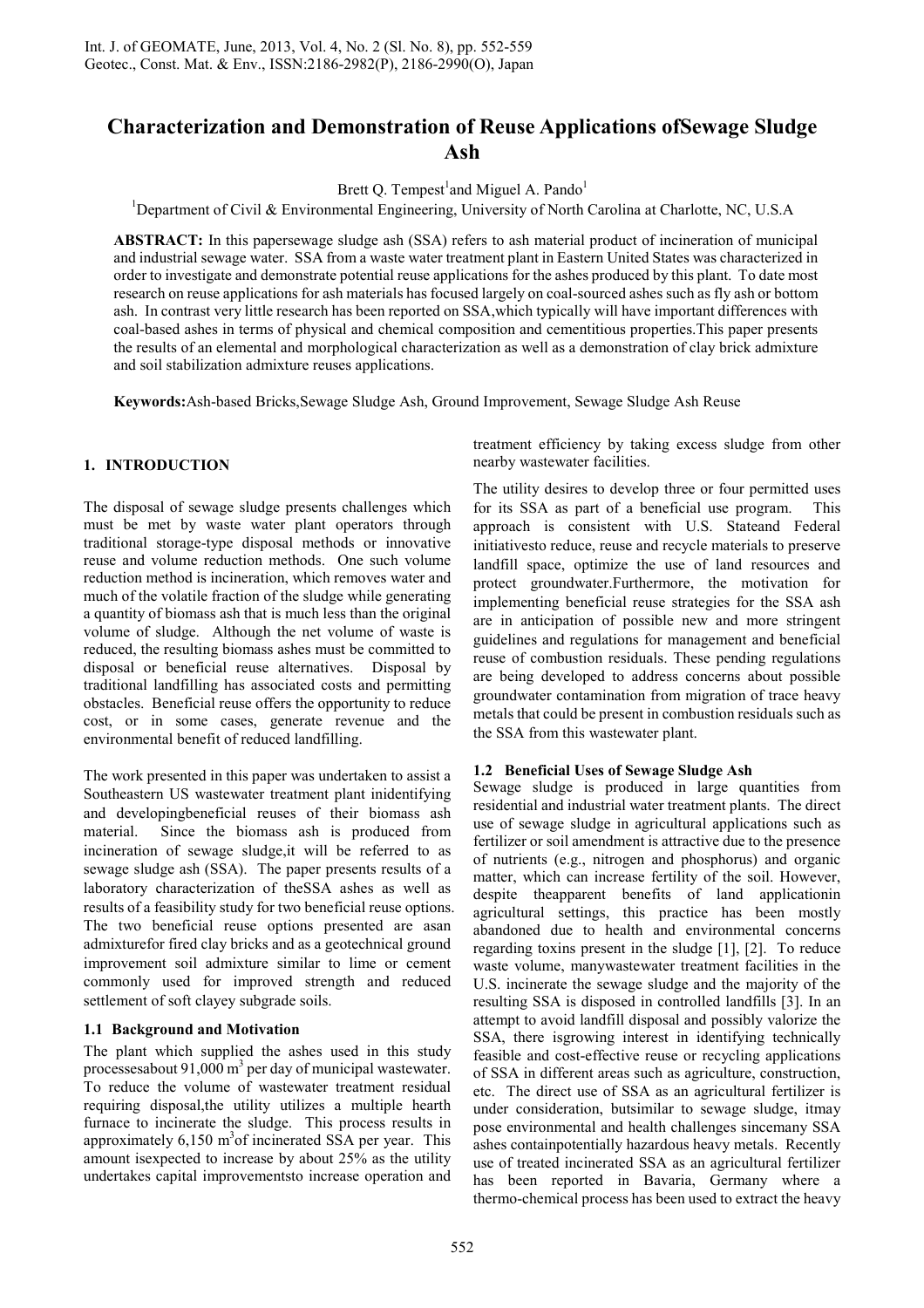metals from the ashes below environmental regulatory thresholds [4]. Another alternative is to use SSA in non-human consumption agricultural application, such as biofuel production.

In terms of construction related reuse applications, the main focus of this paper,SSA has been reported in the literature as being viable as: (i) an additive to concrete mixtures [5], [6]; (ii) a fine aggregate for cement mortar  $[7]$ ,  $[8]$ ; (iii) a clay substitute in the manufacture of clay bricks [9], [10]; (iv) a source material for fabricating glazed tiles [11]; (v) a filler in asphalt paving mixes [12]; (vi) a source material for fabricating lightweight aggregates [13], [14]; and (vii) an admixture with cement for stabilization treatment of soft subgrades [15].Based on the literature review and feedback from the plant management the following two reuse applications were selected for this study and described herein: (i) use of the SSA as an additive for clay bricks, and (ii) use of SSA, without the addition of cement, as an admixture for soft ground improvement. These applications are described in Section 3.

# **2. CHARACTERIZATION OF SSA**

# **2.1 General Characterization**

The general chemical and physical properties of SSA ashes can vary widely as they stronglydepend on the composition of the waste water being treated as well as the type of incineration system and the chemicals used during the wastewater treatment process [16]. Donatello et al. [3] and Cyr et al. [6] reported that silicon (Si), iron (Fe), aluminum (Al), calcium (Ca) and phosphorous (P) were the major elements present in the SSA materials they investigated, other elements reported as being present included potassium (K), sodium (Na), magnesium (Mg), and sulfur (S) [9]. The presence of P in SSA is mainly due to the removal of soluble P from wastewater during the wastewater treatment process [13]. According to [10], and [11] the most significant mineral phases present in SSA are silicon oxide (SiO<sub>2</sub>), calcium phosphate (Ca<sub>3</sub>(PO<sub>4</sub>)<sub>2</sub>), iron oxide (Fe<sub>2</sub>O<sub>3</sub>), calcite (CaCO<sub>3</sub>), anhydrite (CaSO<sub>4</sub>) and a significant amount of amorphous phases.

# **2.2 Characterizationof the SSA ash used in this study**

The SSA ashes used in this study were collected from two access points at the incineration wastewater treatment facility. One SSA type consisted of dry ash(DA) which was sourced from the exit port of the furnace and was maintained in a dry condition prior to collection and during storage. Many plantssluice the ash into a slurry in order to pump it to settling/storageash ponds on site. The second SSA ash investigated was collected from the ash pond at the end of the process and is referred herein as sluiced ash (SA). This ash was wet when collected but oven dried for characterization and for the reuse application study.

Grain size distribution of the DA SSA revealed this ash is equivalent to a silty sand as it has about 62% of sand sized particles, 35% of silt sized particles and 3 % as clay sized particles (all percentages by weight). Atterberg limits tests on the fine fraction of the ashes revealed a non-plastic behavior. The particle characteristics for the DA and SA SSA ashes were investigated using an electronic stereo microscope. Representative photos of the particles for the DA and SA SSA ashes are shown in Figs. 1 and 2, respectively. Many ash particles are agglomerated in clusters which are 1-2mm in diameter. These agglomerations are easily broken during handling and transport, however they were found to influence the bulk volumetric characteristics of the material. Also visible in Fig. 1is a large particle of carbon. Much of the carbon in the sample seems to exist in such clusters, which range in size up to 4 mm.



Fig. 1: Stereomicroscope image of the DA SSA ash

The chemical compositions of the two SSA ash types investigated,as measured by X-Ray fluorescence, are presented in Table 1. The results are expressed as themass percentage of the element present in each sample.The two SSA ashes contained primarily the elements, silicon (Si), iron (Fe), aluminum (Al), phosphorous (P), and calcium (Ca). The balance of constituents,reported as light elements, includes mostly unburned carbon (C) and oxygen (O). Both ashes had loss on ignition of approximately 13%. As shown in Table 1, the SASSA was found to have lower amounts of copper (Cu), titanium (Ti), calcium (Ca), phosphorus (P), aluminum (Al) and lead(Pb) compared to the DA SSA. This signifies that the sluicing process of the ash (SA) leads to reduction in the amount of these elements. It is apparent that sluicing the ash reduces the amount of most easily soluble elements present in the initial ash sample.

SEM micrographs of representative DA and SA SSA samples are shown in Figs. 3 and 4, respectively. Both images were collected at a magnification of 900X and an accelerating voltage of 7KV. Prior to imaging with the SEM, SSA samples were pulverized with a mortar and pestle and sputter coated with gold. Ashes not treated in this way tended to form agglomerations that give the appearance of much larger particles. These images show how both SSA types have irregularly-shaped particles and how the DA and SA SSA show little variation in their microstructure. This would indicate that the sluicing process has little impact on the physical structure of the ashes. The material grains can be described as having angular particles with a deeply porous, rough surface. Such surface texture is typical of combustion byproducts due to the expansion of gasses during heating.

Using the image scale provided, one can infer that most particles in the images are less than 20 microns in length (i.e., silt sizes). However these images do not include some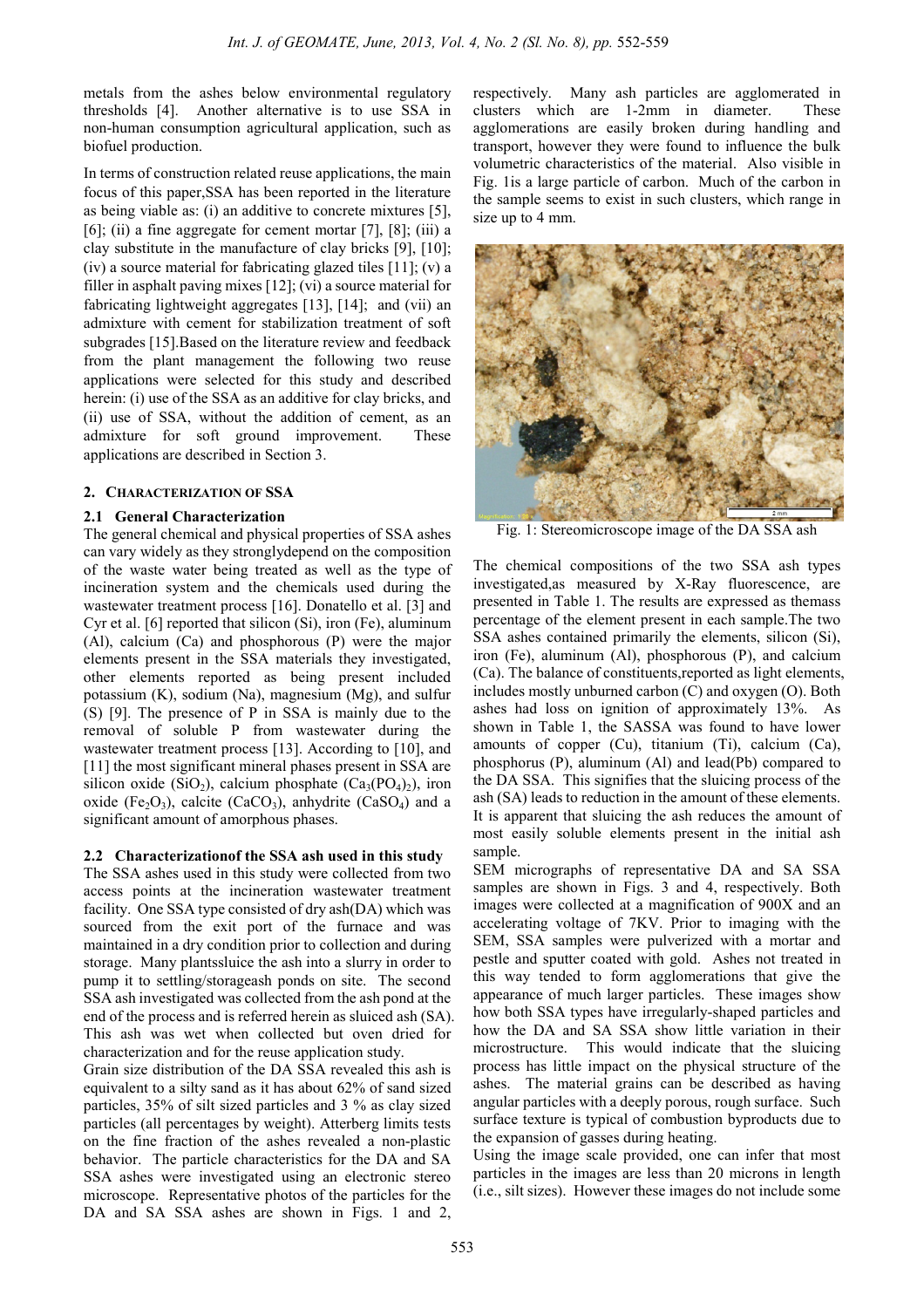of the sand size conglomerates that were broken up during the SEM sample preparation process.



Fig. 2: Stereomicroscope image of SA SSA ash

| Table 1: ElementalAnalysis of SSA by X-ray Fluorescence |  |  |
|---------------------------------------------------------|--|--|
|---------------------------------------------------------|--|--|

| <b>Element</b>        | $\cdot$<br>DASSA (%) | ر ب<br>SASSA (%) |
|-----------------------|----------------------|------------------|
| Si                    | 9.57                 | 9.22             |
| Fe                    | 9.381                | 14.007           |
| Al                    | 7.37                 | 5.76             |
| P                     | 7.146                | 4.695            |
| Ca                    | 6.634                | 4.533            |
| Ti                    | 0.949                | 0.654            |
| K                     | 0.895                | 0.808            |
| Zn                    | 0.486                | 0.272            |
| S                     | 0.457                | $<$ LOD          |
| Mn                    | 0.249                | 0.289            |
| Cu                    | 0.204                | 0.09             |
| Zr                    | 0.079                | 0.05             |
| $\bar{V}$             | 0.062                | 0.064            |
| Cr                    | 0.036                | 0.021            |
| Ag                    | 0.028                | 0.028            |
| Co                    | 0.022                | 0.023            |
| Cd                    | 0.02                 | 0.024            |
| Pb                    | 0.013                | 0.007            |
| Bi                    | 0.013                | 0.008            |
| Mo                    | 0.012                | 0.004            |
| Ni                    | 0.01                 | $<$ LOD          |
| Sn                    | 0.009                | 0.008            |
| Sb                    | 0.007                | 0.008            |
| Mg                    | $<$ LOD              | $<$ LOD          |
| <b>Light Elements</b> | 56.36                | 59.43            |
| Total                 | 100.012              | 100.002          |

# **3. DEMONSTRATION OF MATERIALS**

As indicated in Section 1, this work involved a study of feasibility for construction-related reuse applications of SSA from a wastewater treatment plant in South Eastern

USA. The following subsections describe the results for the two reuse applications selected.



Fig. 3: SEM micrograph of the DA SSA ash



Fig. 4: SEM micrograph of the SA SSA ash

#### **3.1 Reuse of SSA as an Admixture for Bricks**

The addition of SSA influences many brick qualities in the fresh and fired states. SSA can act as an "opening" agent due to its particle size and structure. The ashes form pores, acting as fluxing agents, decrease sintering temperature of the mix, and can improve compressive strength as a result of iron and calcium content [18]. Bricks made with proportions of SSA up to 50% have achieved compressive strength of 69 MPa [19]. However, some negative impacts have been reportedand some researchers have suggested using limited amounts of ash in mixes [20]. The high water absorption capacity and possibility of significant calciumcontent of the SSA has a tendency to increase the demand for water in order to maintain workability of the brick mix in the fresh condition. Although sometimes stronger and mechanically superior to traditional bricks, SSA bricks can exhibit secondary problems including moss growth, icing surface, and whitening [18], [21].

In order to measure the compressive strength of clay bricks incorporating SSA ashes as a clay replacement, the dry SA SSA material described in Section 2.0 was mixed with a clay soil, which is described in Section 3.2.Bricks were prepared with 0%, 20% and 40% SSA ash content by weight of clay soil. Water was proportioned to the mixture so as to provide sufficient plasticity for forming and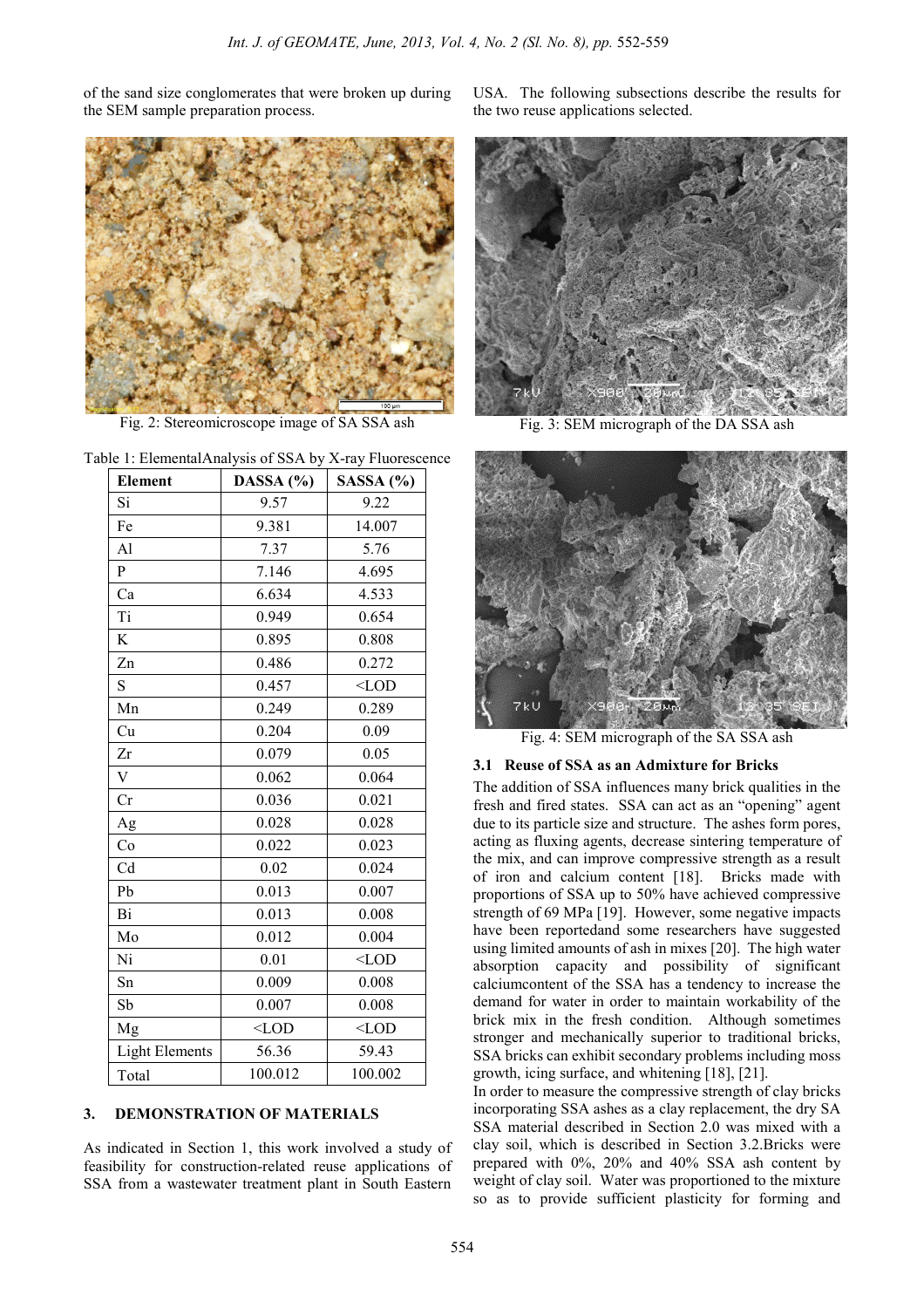handling the bricks. The brick mixes were created by adding water, ash and clay to a Hobart mixer and churning slowly until they were thoroughly combined. The resulting fresh brick material was compactedwith a hydraulic press applying approximately 0.31MPa into a steel mold lubricated with light oil. After removing the wet brick from the press, it was air-dried for 4-6 hours. When the air-drying period was complete, the batch of bricks was oven-dried at 77°C for 24 hours. After drying in the warm oven, initial dimensional measurements were taken and the oven-dried bricks were moved to a high temperature kiln for firing.

During the brick production process changes in unit weight and volume of the bricks were observed (Fig.5).This figure shows that fresh unit weights ranged from 15.85 kN/m<sup>3</sup>for the brick mix with 40% of SA SSA to about 18.3 kN/ $m<sup>3</sup>$ for the control mix with 0% of SA SSA. Unit weights for bricks at the end of the kiln firing process ranged from 19.2 kN/m<sup>3</sup> for the 40% DA SSA mix to 19.9 kN/m<sup>3</sup> for the 0% DA SSA mix. The variation of brick unit weight from fresh to kiln fired was found to be more pronounced with increasing DA SSA content. This is due to the greater water absorption with increasing DA SSA and the associated observed shrinkage in the fired brick. The greatest increase in density from oven to after firing was observed in the 40% DA SSA mix.

Representative photos of the bricks before and after firing are shown in Fig. 6. The compressive strength of the fired bricks was measured by testing them to failure in a Universal Testing Machine. The bricks were capped with gypsum compound and loaded in the manner consistent with ASTM C67 [22]. Table 2 gives the compressive strength results of the bricks. Each brick mixture was tested in triplicate with the exception of the 40% ash series because one of the samples was damaged prior to testing. Results indicate that increasing ash content up to 40% DA SSA results in an increase in compressive strength within the preparation and firing parameters used for this study. While strength results from this work point to positive impacts of ashes as clay substitute for brick, the commercialization of this process would require adaptation of the procedure to accommodate the observed large shrinkage.

Table 2: Compressive Strength of Bricks

| Ash<br>Ratio | <b>Compressive Strength</b><br>MPa) |      | Mean | Stand.<br>Dev. |     |
|--------------|-------------------------------------|------|------|----------------|-----|
| $0\%$        | 28.4                                | 29.6 | 18.5 | 25.5           | 6.1 |
| 20%          | 25.4                                | 40.7 | 29 2 | 31.8           | 79  |
| 40%          | 47 7                                | 49.3 |      | 48.5           | 11  |

### **3.2 SSA as a Ground Improvement Admixture**

Soft soil improvement or stabilization has been practiced for quite some time by mixing chemical admixtures to the soft soil, such as cement and lime, to increase its strength and stiffness [23], [24]. In recent years ground improvement using Class F or C fly ash has also been reported [25], [26]. In contrast very little to no research has been found that addresses the applicability of SSA as a soil stabilization admixture. Reference [15] reports the use of SSA mixed with Portland cement. This paper presents a

summary of relevant results form a pilot study conducted to assess the potential of using SSA for this kind of applications. The pilot study has two phases: i) laboratory study, and ii) field study.



b) Variation of volume

Fig. 5: Brick properties during preparation stages



Fig. 6:Bricksbefore (left) and after (right) kiln firing

The pilot laboratory study primarily involved assessing the stabilization characteristics of a clayey soil obtained from a site located in Concord, NC, USA when blended with different percentages of DA SSA. The stabilization characteristics were evaluated with respect to a) curing time (0, 7, 14, 28, and approximately 40 days), and b) amount of SSA (5 to 20% by dry weight). The following subsections describe the materials used (i.e., base clay soil, and SSA ash), and experimental procedures (i.e., sample preparation, curing procedures, and test procedures).

#### **3.2.1 Materials used**

Two materials were used: the base clayey soil to be stabilized and the DA SSA ash described in Section 2.2. The clayey soil used for this study was obtained from a borrow site located in Concord, NC. Several 5-gallon pails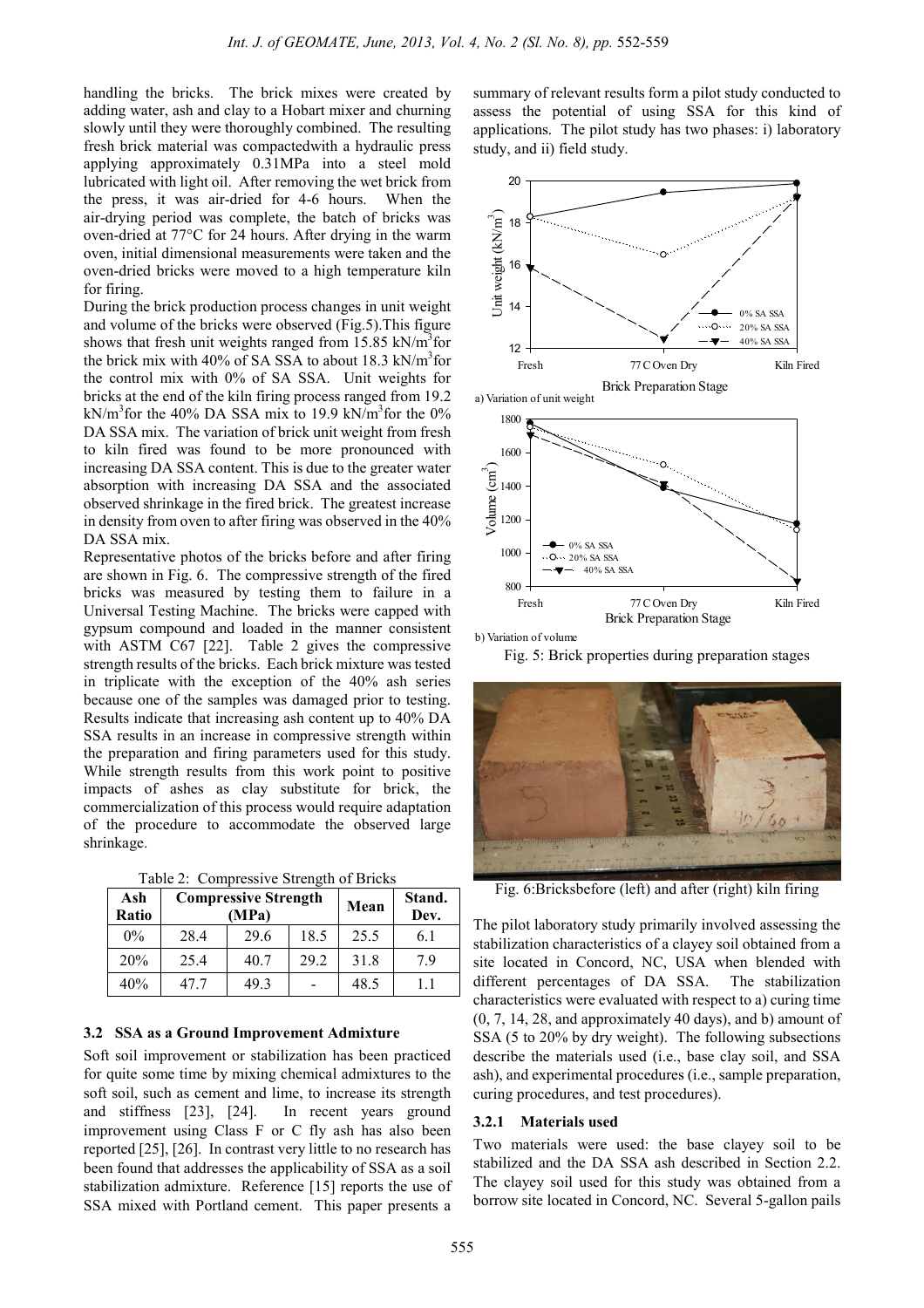of the clayey base soil were retrieved from this site. The soil at this site can be described as a reddish brown high plastic sandy silt (MH) to sandy clay (CH). From a series of grain size distribution analyses carried out following ASTM D422 [27] the Concord clay has approximately 37% sands, 27% silt sizes, and 36% clay sizes. The Atterberg limits for this soil were found to be about 65% for the Liquid Limit and 39% for the Plastic Limit. According to the Unified Classification system this soil classifies as a high plasticity silt (MH). A summary of the main index properties of the base soil is provided in Table 3.

# **3.2.2 Laboratory study**

Prior to soil treatment, the base clay soil from the Concord, NC site was air dried for two weeks and then processed using crushing equipment. Several Standard Proctor compaction tests (ASTM D698) [28] were carried out on the base clay soil which yielded, on average, an optimum moisture content of about 20 % and maximum dry unit weight of  $16.42 \text{ kN/m}^3$  as shown in Table 3.

Soil samples were treated with 5% and 10% DA SSA ash by weight. The effect of adding SSA to the compaction characteristics of the treated base clayey soil was assessed by comparing the corresponding Standard Proctor compaction curves as shown in Figure 7. It can be seen from this figure that the maximum dry unit weight of the treated soil decreased from about  $16.5$  kN/m<sup>3</sup> to approximately 15.85 kN/m<sup>3</sup> and 15.64 kN/m<sup>3</sup>, for the clayey soil treated with 5% and 10% DA SSA ash, respectively. The optimum moisture content was about 20% for the untreated control samples and the clay treated with 5% DA SSA, and increased to about 22% for the clay treated with 10% DA SSA. Based on the Standard Proctor curve results, a uniform target moisture content of 20% was selected for the pilot laboratory study.

Before compaction of the treated samples, the initial moisture content of the air dried clay was measured to ensure the correct amount of water was added to obtain the target moisture content of 20%. The pre-moistened soil was kept in sealed bags for a minimum mellowing period of 24 hours prior to adding the appropriate amount of SSA admixture. To ensure homogeneous blends of soil and admixture the specific quantities of admixture and pre-moistened soil were mixed for 3 minutes using an electrical mixing machine at about 138 rpm.

According to Barbu [29], maximum stabilization effects are obtained when ash-treated soils are mixed quickly and immediately compacted. Based on this, all the samples in this study were immediately compacted after mixing. This procedure minimized effects related to the early hydration reaction associated when using SSA ash. The samples were compacted inside plastic molds with a 50.8mm diameter and a 102 mm height. The plastic molds were placed inside the compaction device shown in Fig.8, prior to soil filling and compaction. The soil-admixture blends were compacted by placing the mixtures in 6 equal layers and applying 13 blows to each layer using the hammer rod shown in Fig.8. This compaction procedure corresponds to the same specific compaction energy of a Standard Proctor test (ASTM D 698 [28]). Immediately after compaction, the molds of the samples were sealed with a plastic cap and

stored in a curing chamber with controlled conditions of temperature and humidity. Prior to unconfined compressive testing,samples were cured for 7, 14, or 28 days.

| Table 3: Index properties and Compaction |
|------------------------------------------|
| Characteristics of the BaseClayey Soil   |

| <b>Property</b>                                                             | Value         | <b>ASTM</b> standard |
|-----------------------------------------------------------------------------|---------------|----------------------|
| Natural water content<br>(in-situ when sampled)                             | 17-25         | D 2216               |
| Liquid Limit $(\% )$                                                        | 60-65         | D 3418               |
| Plastic Limit $(\% )$                                                       | 35-39         | D 3418               |
| Plasticity Index (%)                                                        | $26 - 28$     | D 3418               |
| Specific gravity, $G_s$                                                     | 2.66          | D 854                |
| Moist unit weight, $\gamma_{\text{wet}}$<br>$(kN/m3)$ (Drive cylinder test) | $18.7 - 19.7$ |                      |
| Organic matter content<br>$\frac{6}{6}$ by weight)                          | $1.2 - 2.4$   |                      |
| Maximum dry unit weight<br>(Standard Proctor) (kN/m <sup>3</sup> )          | 16.38-16.52   | D <sub>698</sub>     |
| Optimum water content<br>(Standard Proctor) (%)                             | 19-20         | D 698                |



Fig. 7: Standard Proctor Compaction Curves

Unconfined compressive tests were also carried out on uncured samples which were tested immediately after compaction, (i.e., corresponding to an age of 0 days). To consider inherent sample and test result variability, at least three samples were tested at each admixture proportion level and curing time.

The assessment of the feasibility for using DA SSA ash for soil stabilization was made primarily on the basis of the results of unconfined compressive strength tests carried out on cured samples with different admixture treatments as discussed before. The unconfined compressive strength tests were carried in general accordance with ASTM Standard D2166 [30]. All unconfined compression tests were strain controlled at a rate 1% per minute. Fig. 9 shows the average unconfined compressive strength values measured for the two dosage levels of DA SSA investigated. For comparison purposes this figure also presents the baseline corresponding to average unconfined compressive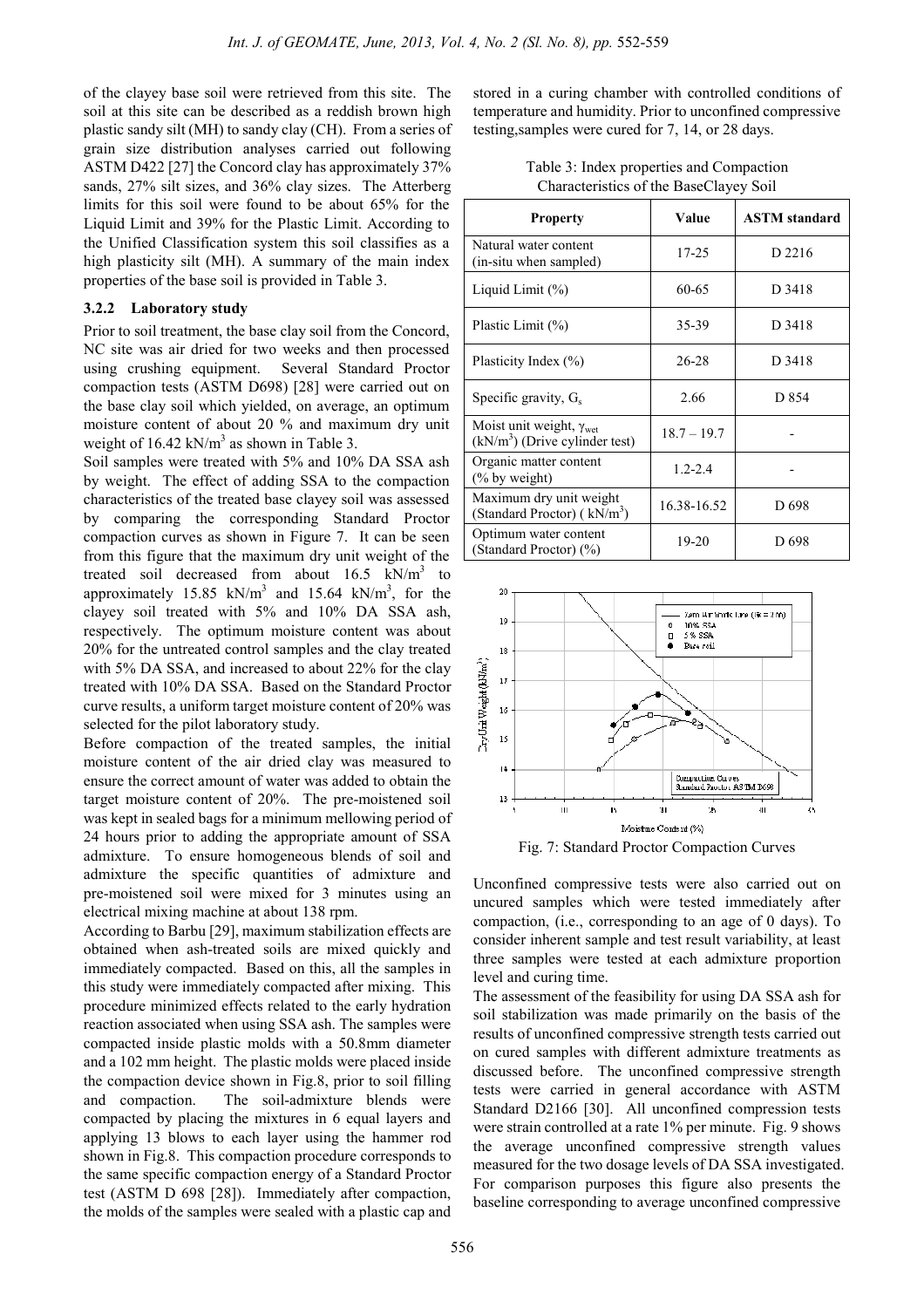strength values measured on untreated clay samples compacted using the same procedure as the one used for treated samples. All results correspond to 28 day curing time. The error bars shown correspond to the standard deviation for the total number of samples tested. This figure shows that samples of the clayey base soil treated with 5 and 10 % DA SSA ash has modest unconfined compressive strength gains of 10 to 20% with respect to the untreated control samples. These unconfined compressive strength gains although modest, did indicate that samples treated with DA SSA increased in strength and maintained the strength gained when compared to the untreated control specimens. To further investigate this beneficial reuse alternative of soft clay stabilization with DA SSA, a field study involving plate load tests was carried out as described in the following section.



Fig. 8: Miniature compaction equipment

#### **3.2.3 Plate load test field study**

The plate load test field component was designed and implemented at the same site in Concord, NC, USA where the base soil samples used for the laboratory program were collected. An area of the site where the clayey soil was exposed and had no vegetation cover was selected for the pilot field study. This section describes the main activities pertaining to this component.

A rectangular test section was cleared and divided into different subsections representing three treatment conditions: i) 5% DA SSA (by weight); ii) 10% DA SSA (by weight); and iii) Control or untreated clayey soil.Prior to tilling and adding admixtures, the in-situ field density and moisture content was measured using drive cylinders and nuclear gage field density tests. The field density and moisture results are summarized in Table 4.



Fig. 9: 28 day unconfined compressive strengths

| <b>Test</b><br><b>Section</b>   | <b>Test</b><br><b>Type</b> | Field<br><b>Density</b>                        | Field<br><b>Moisture</b> |
|---------------------------------|----------------------------|------------------------------------------------|--------------------------|
| $A - Control$<br>(No treatment) | Nuclear<br>gauge           | $\gamma_m$ = 19.67<br>$\gamma_{d} = 16.32$     | $w = 20.5 \%$            |
| $B - 5\%$ SSA                   | Nuclear<br>gauge           | $\gamma_m$ = 19.56<br>$\gamma_d = 16.21$       | $w = 20.7\%$             |
| $B - 5\%$ SSA                   | Drive<br>cylinder          | $\gamma_{\rm m} = 19.88$<br>$\gamma_d = 16.56$ | $w = 20.0\%$             |
| $C - 10\%$ SSA                  | Nuclear<br>gauge           | $\gamma_m = 19.37$<br>$y_d = 16.27$            | $w = 19.1 \%$            |

The field density testing results were used to calculate the amount of water required to achieve the target moisture content of 20% after tilling, and mixing in the different types and proportions of admixtures. After field density testing and demarcation, the test section was carefully tilled to a depth of about 19 cm. With the tiller and hand tools the admixtures were mixed at the different target proportions including addition of the corresponding amount of water to achieve the target moisture content of 20%. It should be pointed out that the control section (Sector A) was tilled using the same procedure but no chemical admixture or water was added (in-situ moisture  $= 20.5\%$ ). After tilling, adding water, and mixing the different DA SSA proportions, a large vibratory smooth roller compacter was used to compact the different sectors of the test section. A total of 6 passes of the roller compacter were used to achieve the desired field compaction levels.

After 28 days of curing, a series of plate load tests were carried out at each of the test subsections. The plate load tests were carried out using a circular steel plate with a 152.7 mm diameter and a 45.7 mm thickness. The plate load tests were carried out in general accordance with ASTM D1196 [31].A hand operated hydraulic jack was used to apply load on the steel plate. The applied load was recorded using a calibrated load cell and the resulting settlement of the plate was measured using electronic dial gages.The test setup is shown in Fig. 10. This figure also shows how the hydraulic jack was pushed against a bulldozer.

The possible gains in strength and stiffness of the SSA treated soil sectors was evaluated by comparing the applied pressure versus plate settlement curves obtained from the plate load tests for each test section. A summary plot showing the average pressure-settlement curve obtained for the two DA SSA treated sectors (Sectors B and C) and for the untreated control sector (Sector A) are shown in Fig.11. All tests were carried out until a settlement of at least 25 mm was measured or until the final stroke of the hydraulic jack was reached. Thesettlement curves in Fig. 11 show an increase in both bearing capacity (which is related to the soil strength) and stiffness for both the 5% and 10% DA SSA treated soil compared to the results obtained for the untreated control.For comparison purposes, this figure shows that for a plate settlement of 25 mm the applied pressures measured were 672, 765, and 885kPa for the control, 5% SSA, and 10% SSA treated soils, respectively. These values represent relative bearing capacity improvements of 13.9 and 31.7 % when the clayey soil at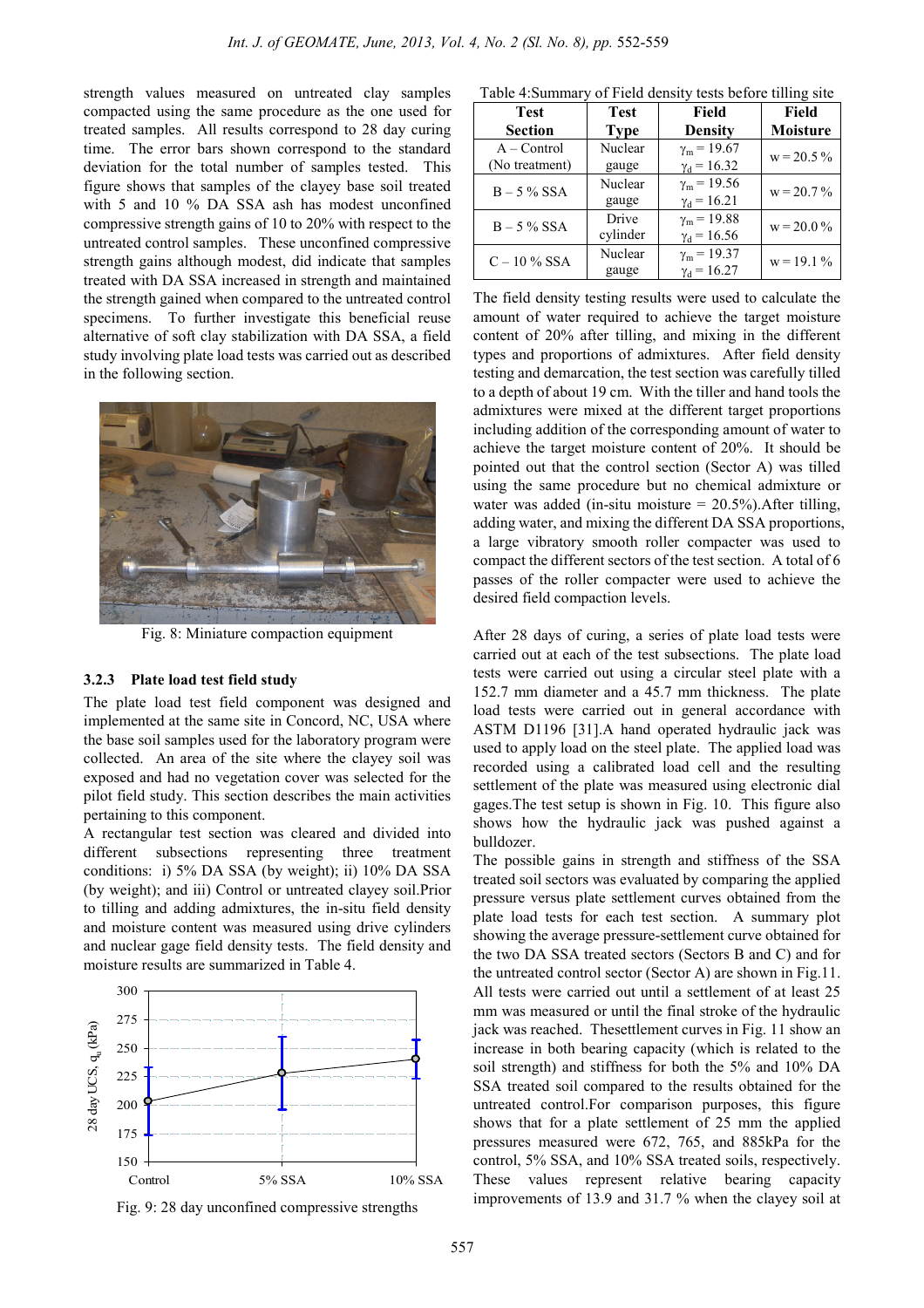this test site was treated with 5 % and 10% DA SSA by weight, respectively.



Fig. 10: Photo showing plate load test setup

# **4. CONCLUSIONS AND RECOMMENDATIONS**

Ashes from a wastewater treatment facility that incinerates its treatment sludge were evaluated physically and chemically. Dry collected and sluiced ashes were demonstrated in two possible beneficial uses in order to evaluate the potential for developing recycling alternatives. The beneficial use alternatives were partial clay substitute for brick manufacture and as a soft soil stabilizing admixture. Both beneficial use demonstrations indicate positive impacts from the ashes. In the case of the clay substitute for brick manufacture, addition of ash led to increased brick strength relative to bricks not containing ash that were fired at the same temperature. As a soil stabilizing admixture, improvement in bearing capacity and stiffness were found relative to soils which did not receive treatment with the ashes.



These results are sufficiently positive to encourage further

investigation of both recycling alternatives. Due to the environmental and industrial setting of the wastewater treatment plant in the southeastern United States, stabilization of clayey soils and manufacture of bricks are both significantly attractive outlets. Further research should include rigorous study of three key features. The environmental implications of use must be carefully assessed prior to deploying either alternative on a large scale. This should include determining the leaching behavior of the stabilized soil as well as the bricks. Secondly, the variability of ash characteristics that would impact their function in both applications should be quantified and understood in order to develop specifications or standards that can separate acceptable ashes from unsuitable ashes. Thirdly, the long term durability of the ash amended materials should be evaluated. A standard set of brick durability tests is available due to the strong precedent for clay brick use in construction. The ash containing bricks should be evaluated with equivalent methods as non-ash containing bricks. For the soil amendment, long-term monitoring of the test site should be undertaken to verify that the strength gains are permanent.

### **5. ACKNOWLEDGMENTS**

The work presented in this report represents the efforts of several undergraduate and graduate students including: Ashton Bowman, Kellie Dean, Paa Kwesi Prah-Ennin, Roderick Gingher, Alexandra Gotta, Ashley McGovern, Mandi Petrella, Carmen Andres Garcia, Olanrewaju Sanusi and Maria Trejo. Special thanks to Rick Burrage, P.E., Mike Moss and the water treatment facility.

#### **6. REFERENCES**

- [1] Dean, R. and Suess, M, "The risk to health of chemicals in sewage sludge applied to land", Waste Management Resources, 1985 Vol. 3, pp. 251-278.
- [2] Kelley, W, Martens, D, Reneau Jr, R., and Simpson, T., "Agricultural Use of Sewage Sludge: A Literature Review", Bulletin 143, 1984, Virginia Water Resources Research Center, 47p.
- [3] Donatello, S., Tong, D. and Cheeseman, C., "Production of technical grade phosphoric acid from incinerator sewage sludge ash (ISSA)", Waste Management, 2010, Vol. 30, No. 8, pp. 1634-1642.
- [4] Baltic EcoRegion, "Agriculture Farming: Use of fertilisers from sewage sludge ashes", http://http://www.baltic-ecoregion.eu/index.php?node  $id= 110.54\&$ lang  $id=1$ (accessed October 15, 2012).
- [5] Coutand, M., Cyr, M. and Clastres, P., "Use of sewage sludge ash as mineral admixture in mortars", Construction Materials, 2006,Vol. 159, No. 4, pp. 153-162.
- [6] Cyr, M., Coutand, M. and Clastres, P., "Technological and environmental behavior of sewage sludge ash (SSA) in cement-based materials", Cement and Concrete Research, 2007,Vol. 37, No. 8, pp. 1278-1289.
- [7] Khanbilvardi, R. and Afshari S., "Sludge ash as fine aggregate for concrete mix." Journal of Environmental Engineering,1995, Vol. 121, No. 9, pp. 633-638.